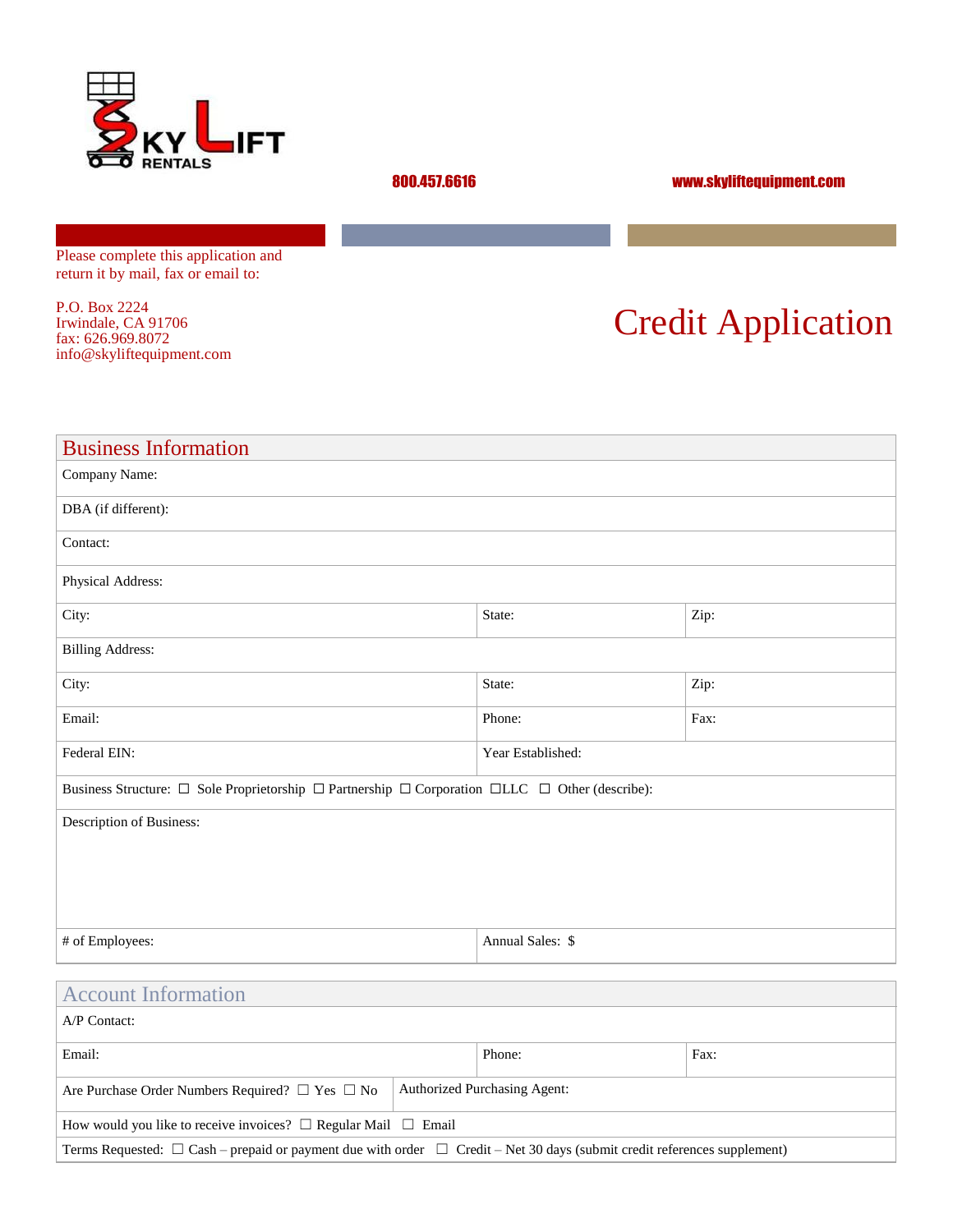## Licensing and Insurance Information

| Contractor's License No.:                                                   |           |        |           |      |
|-----------------------------------------------------------------------------|-----------|--------|-----------|------|
| State:                                                                      | Bond Co.: |        | Bond No.: |      |
| <b>Insurance Broker:</b>                                                    |           | Agent: |           |      |
| Policy No.:                                                                 |           |        |           |      |
| Address:                                                                    |           |        |           |      |
| City:                                                                       |           | State: |           | Zip: |
| Email:                                                                      |           | Phone: |           | Fax: |
| Please Check One:                                                           |           |        |           |      |
| $\Box$ We will supply a Certificate of Insurance covering rental equipment. |           |        |           |      |

☐ Please apply Damage Waiver Fee in lieu of Certificate of Insurance.

| Principals/Officers |        |                 |  |
|---------------------|--------|-----------------|--|
| Name #1:            | Title: | % of Ownership: |  |
| Home Address:       |        |                 |  |
| City:               | State: | Zip:            |  |
| Email:              | Phone: | Fax:            |  |
| Name #2:            | Title: | % of Ownership: |  |
| Home Address:       |        |                 |  |
| City:               | State: | Zip:            |  |
| Email:              | Phone: | Fax:            |  |
| Name #3:            | Title: | % of Ownership: |  |
| Home Address:       |        |                 |  |
| City:               | State: | Zip:            |  |
| Email:              | Phone: | Fax:            |  |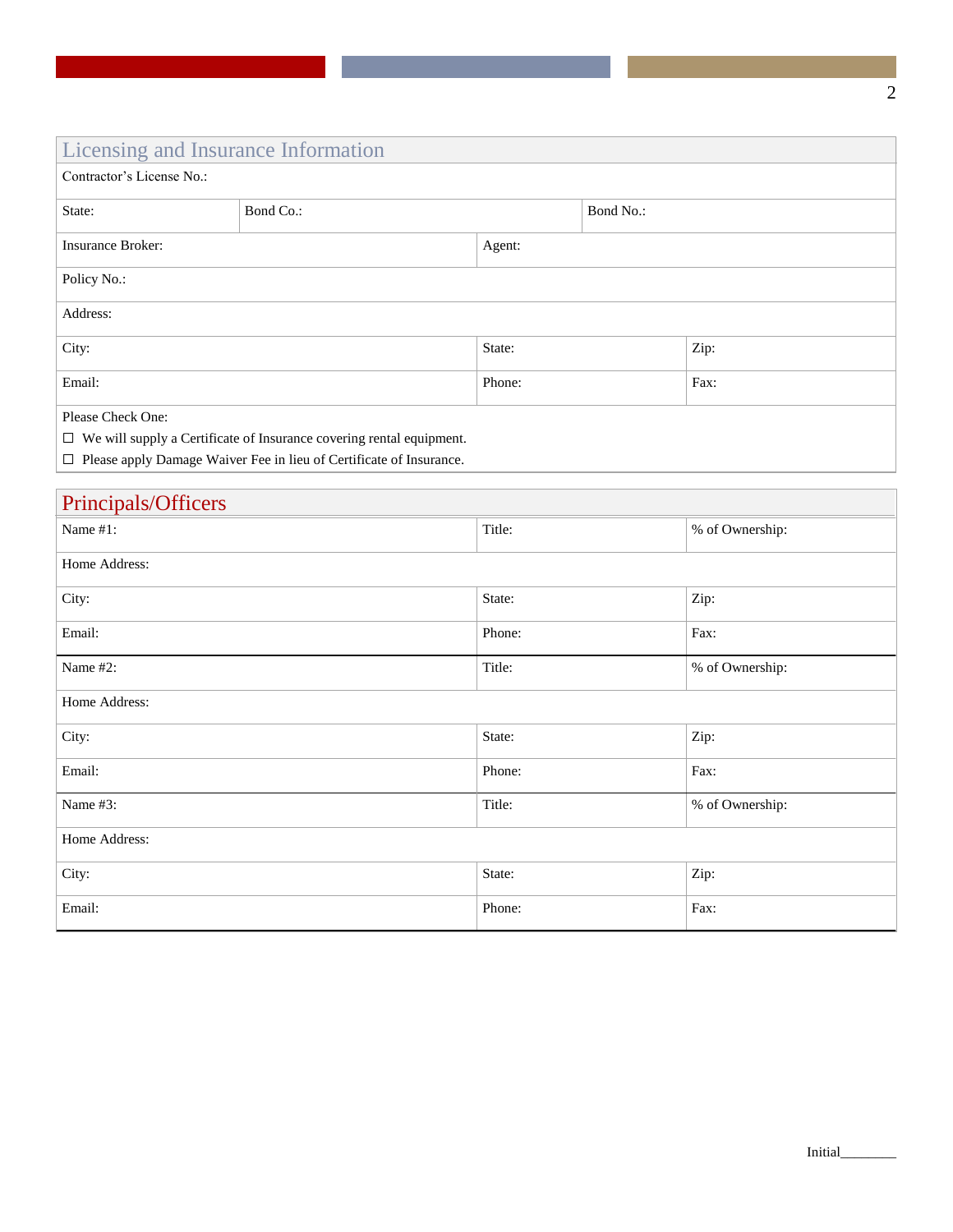| <b>Bank References</b>                                              |        |      |  |
|---------------------------------------------------------------------|--------|------|--|
| Bank Name #1:                                                       |        |      |  |
| Contact:                                                            |        |      |  |
| Address:                                                            |        |      |  |
| City:                                                               | State: | Zip: |  |
| Email:                                                              | Phone: | Fax: |  |
| Account Type(s): □ Checking □ Savings □ Credit Line □ Business Loan |        |      |  |
| Bank Name #2:                                                       |        |      |  |
| Contact:                                                            |        |      |  |
| Address:                                                            |        |      |  |
| City:                                                               | State: | Zip: |  |
| Email:                                                              | Phone: | Fax: |  |
| Account Type(s): □ Checking □ Savings □ Credit Line □ Business Loan |        |      |  |

| Business Trade References (with whom you have had credit terms for a minimum of 1 year) |                |      |  |  |  |
|-----------------------------------------------------------------------------------------|----------------|------|--|--|--|
| Company Name #1:                                                                        |                |      |  |  |  |
| Contact:                                                                                |                |      |  |  |  |
| Address:                                                                                |                |      |  |  |  |
| City:                                                                                   | State:<br>Zip: |      |  |  |  |
| Email:                                                                                  | Phone:         | Fax: |  |  |  |
| Account No.:                                                                            |                |      |  |  |  |
| Company Name #2:                                                                        |                |      |  |  |  |
| Contact:                                                                                |                |      |  |  |  |
| Address:                                                                                |                |      |  |  |  |
| City:<br>State:<br>Zip:                                                                 |                |      |  |  |  |
| Email:                                                                                  | Phone:         | Fax: |  |  |  |
| Account No.:                                                                            |                |      |  |  |  |
| Company Name #3:                                                                        |                |      |  |  |  |
| Contact:                                                                                |                |      |  |  |  |
|                                                                                         |                |      |  |  |  |

Initial\_\_\_\_\_\_\_\_

3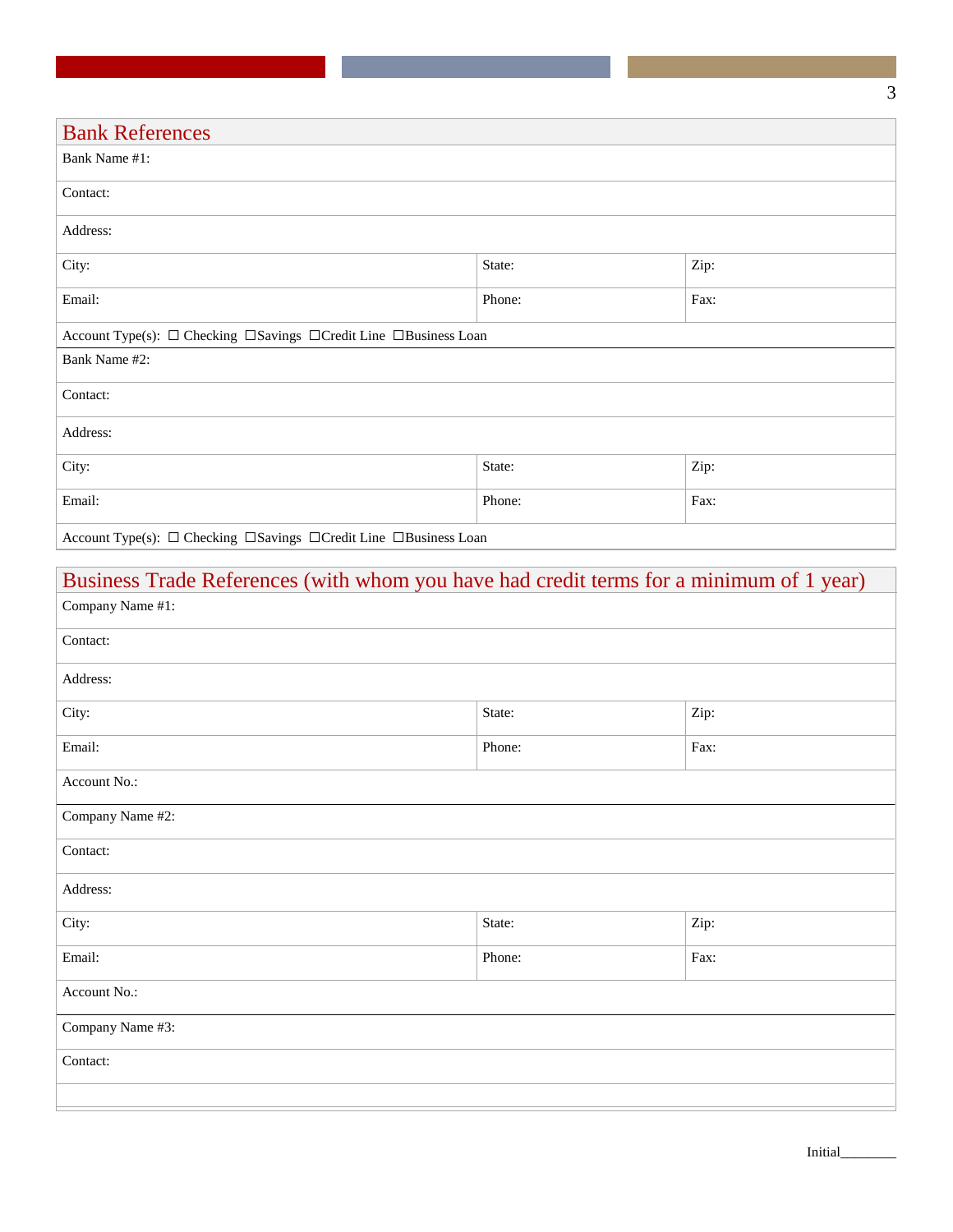| Address:     |        |      |
|--------------|--------|------|
| City:        | State: | Zip: |
| Email:       | Phone: | Fax: |
| Account No.: |        |      |

|    |               | <b>Terms and Conditions</b>                                                                                                                                                                                                                                        |
|----|---------------|--------------------------------------------------------------------------------------------------------------------------------------------------------------------------------------------------------------------------------------------------------------------|
| 1. |               | <b>APPLICATION FOR CREDIT TERMS</b>                                                                                                                                                                                                                                |
|    | a.            | This Credit Application is between Sky Lift Rentals and Applicant.                                                                                                                                                                                                 |
|    | b.            | Applicant is applying for credit terms for the purpose of obtaining rentals, products and/or services from Sky Lift Rentals. This                                                                                                                                  |
|    |               | Application covers all current and future rentals, sales and services.                                                                                                                                                                                             |
|    | $\mathbb{C}.$ | By completing this Credit Application, Sky Lift Rentals is not agreeing to extend credit but is considering whether to allow                                                                                                                                       |
|    |               | Applicant to rent equipment on an open account. Applicant understands and agrees that extension of credit is at the sole                                                                                                                                           |
|    |               | discretion of Sky Lift Rentals and that Sky Lift Rentals has no obligation to extend credit to Applicant. Sky Lift Rentals may, at                                                                                                                                 |
|    |               | its discretion, without cause, either increase, decrease, withdraw, terminate, suspend and/or decline to issue credit at any time.                                                                                                                                 |
|    |               | Sky Lift Rentals may at its option and without notice raise or allow charges in excess of any credit limit granted.                                                                                                                                                |
|    | d.            | Sky Lift Rentals intends to use the information in this Credit Application to, among other things, evaluate the credit worthiness                                                                                                                                  |
|    |               | of Applicant and to evaluate the collectability of any debt owed to Sky Lift Rentals by the Applicant. Applicant understands                                                                                                                                       |
|    |               | and expressly agrees that the information provided to Sky Lift Rentals in this Credit Application is being provided for the                                                                                                                                        |
|    |               | purpose of obtaining credit terms.                                                                                                                                                                                                                                 |
|    | e.            | Applicant understands that Sky Lift Rentals is relying upon the accuracy of this information. Applicant thereby represents and<br>warrants that the information provided is accurate, true and complete. If any of the information provided herein is believed by  |
|    |               | Sky Lift Rentals to be untrue, Applicant agrees that all of Applicant's obligations to Sky Lift Rentals shall become immediately                                                                                                                                   |
|    |               | due and payable in full to Sky Lift Rentals without any notice or demand whatsoever from Sky Lift Rentals being required.                                                                                                                                          |
|    | f.            | Applicant understands and agrees that Applicant has an on-going affirmative duty to notify Sky Lift Rentals immediately of                                                                                                                                         |
|    |               | any material change in Applicant's financial status and of any change in the information provided herein. Applicant agrees to                                                                                                                                      |
|    |               | provide Sky Lift Rentals with current financial statements if requested.                                                                                                                                                                                           |
| 2. |               | <b>AUTHORITY TO CONFIRM INFORMATION AND OBTAIN CREDIT REPORTS</b>                                                                                                                                                                                                  |
|    | a.            | Applicant authorizes Sky Lift Rentals to make whatever credit inquires Sky Lift Rentals deems necessary in connection with                                                                                                                                         |
|    |               | this Credit Application, including investigating Applicant's credit history and contacting the references listed to verify the                                                                                                                                     |
|    |               | undersigned personal, partnership, or corporate credit and financial information.                                                                                                                                                                                  |
|    | b.            | Applicant gives permission to Sky Lift Rentals to verify and/or supplement the information stated hereon and to make inquiry                                                                                                                                       |
|    |               | with the credit references listed on this Application.                                                                                                                                                                                                             |
| c. |               | Applicant further authorizes Sky Lift Rentals to obtain credit and financial information concerning the Applicant at any time,                                                                                                                                     |
|    |               | before or after credit is extended, from any source, including any financial institution where the Applicant does business and                                                                                                                                     |
|    |               | from any credit reporting bureau or agency.                                                                                                                                                                                                                        |
|    | d.            | Applicant authorizes any individual, firm, corporation, or credit agency to disclose to Sky Lift Rentals, orally or in writing, any<br>information pertinent to this application and agrees that credit information may be given to other trade sources and credit |
|    |               | reporting agencies as a normal course of business. If Applicant is an individual, sole proprietorship, or partnership, applicant                                                                                                                                   |
|    |               | gives express authority to Sky Lift Rentals to, at the sole discretion of Sky Lift Rentals, investigate and obtain any information                                                                                                                                 |
|    |               | deemed useful by Sky Lift Rentals and connected to the establishment of or operation of an open credit account with Sky Lift                                                                                                                                       |
|    |               | Rentals including, but not limited to, bank, personal and trade references, consumer reports, and credit bureau reports. Bank                                                                                                                                      |
|    |               | and trade reference(s) can accept this authorization to disclose to Sky Lift Rentals, Applicant information normally released to                                                                                                                                   |
|    |               | a prospective creditor including: length of time account has been active, average monthly balances, how the account has been                                                                                                                                       |
|    |               | handled, and details of any lending relationship.                                                                                                                                                                                                                  |
|    | e.            | The Applicant hereby waives any privacy of credit information rights or regulations.                                                                                                                                                                               |
|    | f.            | BANK INFORMATION: Applicant authorizes the release of its bank account information.                                                                                                                                                                                |
|    | g.            | CREDITORS: Sky Lift Rentals is authorized to investigate Applicant's credit, and may make inquiry of Applicant's current                                                                                                                                           |
|    |               | and past banks/lending institutions and Applicant's other creditors, including submitting inquiries in the form determined by                                                                                                                                      |
|    |               | Sky Lift Rentals.                                                                                                                                                                                                                                                  |
|    | h.            | CONSUMER REPORTS: Applicant acknowledges that Sky Lift Rentals has a legitimate business need for consumer report(s)                                                                                                                                               |
|    |               | as provided for in the Fair Credit Reporting Act, 15 U.S.C. §§ 1681 et seq. Applicant expressly consents to allow Sky Lift                                                                                                                                         |

4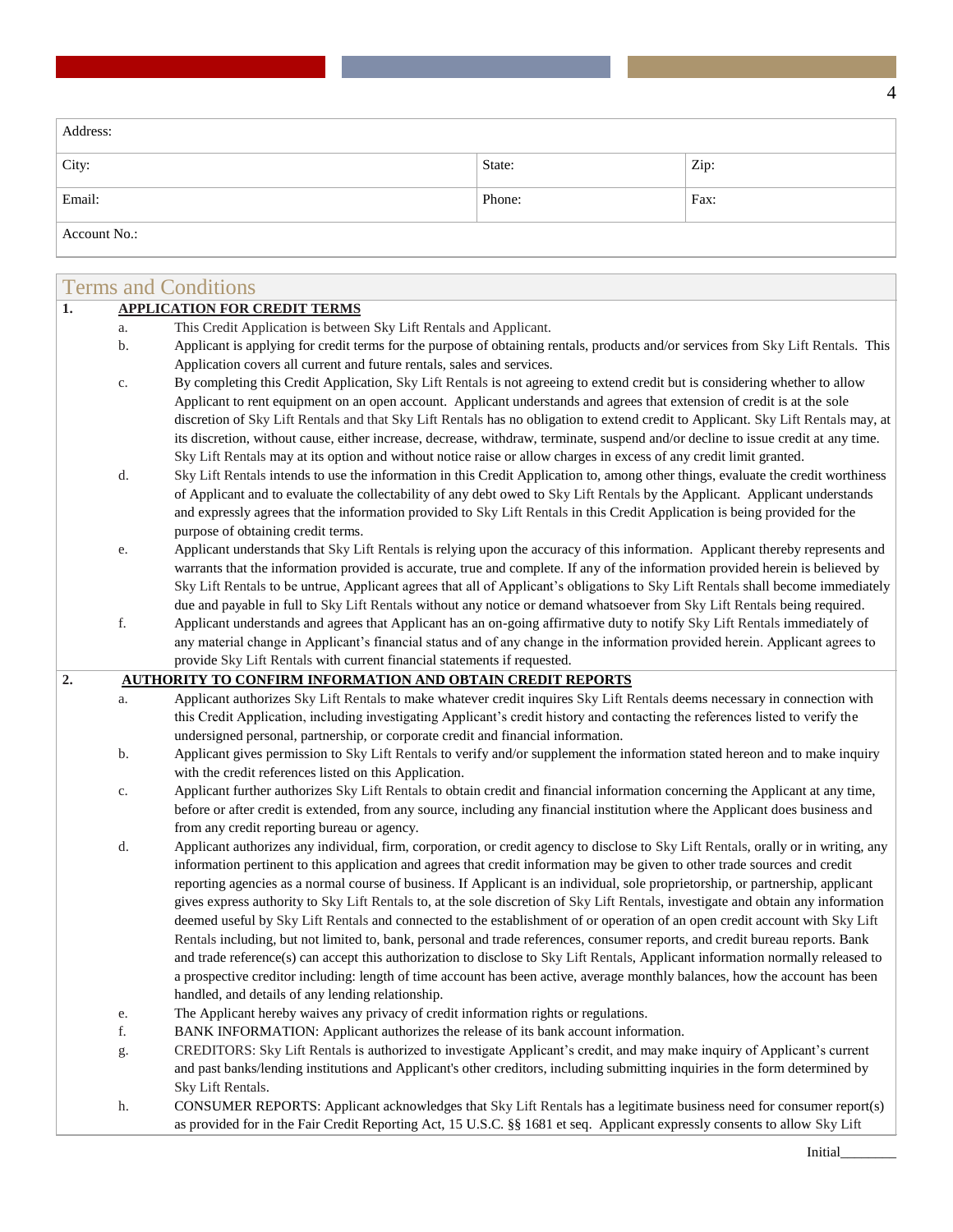|    |          | Rentals to obtain such consumer reports on the Applicant as deemed necessary, and hereby expressly instructs any consumer                                                                                                                                      |
|----|----------|----------------------------------------------------------------------------------------------------------------------------------------------------------------------------------------------------------------------------------------------------------------|
|    |          | reporting agency to provide Sky Lift Rentals with a consumer report(s) on the Applicant.                                                                                                                                                                       |
|    | i.       | INSURANCE: Applicant authorizes Sky Lift Rentals to contact our insurance company and authorize the insurance company                                                                                                                                          |
|    |          | to issue insurance certificate(s) when Sky Lift Rentals' calls from time to time showing the insurance required in the Rental                                                                                                                                  |
|    |          | Contract to be maintained by Applicant.                                                                                                                                                                                                                        |
| 3. |          | <b>CREDIT TERMS</b>                                                                                                                                                                                                                                            |
|    | a.       | Applicant understands it is responsible for all charges to the account.                                                                                                                                                                                        |
|    | b.       | Current billings are payable upon receipt of invoice.                                                                                                                                                                                                          |
|    |          | Full payment for all charges is due ten (10) days from the date of invoice, unless a shorter period is stated on the<br>i.<br>invoice, to avoid finance charges.                                                                                               |
|    | c.       | If credit is extended, Applicant acknowledges that Sky Lift Rentals requires payment upon receipt of invoice. Payment terms<br>are net 30 days. Applicant's account will be delinquent when any part of the account is thirty (30) days past due. Invoices are |
|    |          | considered past due at 31 days.                                                                                                                                                                                                                                |
|    | d.       | Payment to Sky Lift Rentals shall not be contingent upon Applicant receiving payment from its Applicant or any other                                                                                                                                           |
|    |          | source.                                                                                                                                                                                                                                                        |
|    | e.       | Applicant agrees that it will not factor, sell or assign the debt related to the credit granted by Sky Lift Rentals under the terms<br>of this Application.                                                                                                    |
|    | $\rm f.$ | Nothing herein shall be construed as an extension or a waiver of any due date of any amounts payable by Applicant, or                                                                                                                                          |
|    |          | authorization of payment of charges on an installment basis.                                                                                                                                                                                                   |
|    | g.       | Any and all payments received shall be applied first to any then-accrued interest, and then next to the oldest invoice to<br>Applicant. Sky Lift Rentals reserves the right to apply payments at its discretion.                                               |
|    | h.       | At the discretion of Sky Lift Rentals, any account with a delinquent balance may be suspended and placed on a cash basis at                                                                                                                                    |
|    |          | any time and deposits may be required. Sky Lift Rentals reserves the right, in its sole discretion and without notice, to recover                                                                                                                              |
|    |          | some or all equipment on rental to Applicant in the event that one or more invoice(s) is delinquent.                                                                                                                                                           |
|    | i.       | Applicant acknowledges that Sky Lift Rentals regularly reports account balance, payment history and other credit related                                                                                                                                       |
|    |          | information through Experian's Business IQ Reporting program for each Applicant on Credit Terms.                                                                                                                                                               |
|    | j.       | All open accounts expire after one year of inactivity. Applicants wishing to re-open an account will be asked to re-apply and                                                                                                                                  |
|    |          | submit a new application.                                                                                                                                                                                                                                      |
| 4. |          | <b>FINANCE CHARGES</b>                                                                                                                                                                                                                                         |
|    | a.       | In the event of failure to timely pay any invoice, Applicant agrees to pay a finance charge of 1.5% per month, or at the                                                                                                                                       |
|    |          | maximum rate allowed by the laws and jurisdiction of the State of California, whichever is higher, to Sky Lift Rentals on such                                                                                                                                 |
|    |          | delinquent invoice(s) until fully paid.                                                                                                                                                                                                                        |
|    | b.       | A service charge of up to \$25.00 will be applied to each returned NSF check.                                                                                                                                                                                  |
| 5. |          | <b>PRELIMINARY NOTICES</b>                                                                                                                                                                                                                                     |
|    | a.       | Sky Lift Rentals reserves the right to file preliminary notices for work done on any job in order to protect our lien rights.                                                                                                                                  |
|    | b.       | Applicant agrees to promptly furnish all information as requested in order to file preliminary notices for work done on any job,                                                                                                                               |
|    |          | including:                                                                                                                                                                                                                                                     |
|    |          | Complete construction project(s) information where equipment will be utilized (i.e. accurate location/address/legal                                                                                                                                            |
|    |          | description of property; project general contractor name and address; owner name and address of property where<br>project is located; etc.);                                                                                                                   |
|    |          | Surety, performance and payment bond information for project; and<br>ii.                                                                                                                                                                                       |
|    |          | iii.<br>Any other pertinent information concerning the Applicant's project(s).                                                                                                                                                                                 |
| 6. |          | <b>TERMINATION OF CREDIT TERMS</b>                                                                                                                                                                                                                             |
|    | a.       | The Applicant's obligations hereunder may be canceled only by written notice delivered to Sky Lift Rentals by certified mail,                                                                                                                                  |
|    |          | with proof of delivery. Upon receipt by Sky Lift Rentals of such cancellation notice, the undersigned shall not be liable for any                                                                                                                              |
|    |          | further extensions of credit to the company; however, the undersigned shall continue to be liable for all indebtedness of                                                                                                                                      |
|    |          | Applicant incurred prior to the date of Sky Lift Rentals' receipt of the cancellation notice, together with all pre- and post-                                                                                                                                 |
|    |          | cancellation service charges, reasonable costs of collection, including attorney's fees, incurred in Sky Lift Rentals' efforts to                                                                                                                              |
|    |          | collect any indebtedness incurred prior to the date receipt of the cancellation notice.                                                                                                                                                                        |
|    | b.       | If an Event of Default occurs, Sky Lift Rentals may (i) decline to extend further credit hereunder (and Applicant agrees not to                                                                                                                                |
|    |          | make any further credit purchases, leases or rentals), (ii) declare all debts of Applicant to Sky Lift Rentals arising hereunder or                                                                                                                            |
|    |          | otherwise to be immediately due and payable without notice or demand of any kind, and (iii) exercise any other rights and                                                                                                                                      |
|    |          | remedies of Sky Lift Rentals, whether in law or in equity. Applicant shall be liable for all collection costs actually incurred by                                                                                                                             |
|    |          | Sky Lift Rentals, including, but not limited to, reasonable attorney's fees and costs. "Event of Default" means (a) failure of                                                                                                                                 |
|    |          | Applicant to pay any amounts owed to Sky Lift Rentals when due, whether arising hereunder or otherwise, and whether now                                                                                                                                        |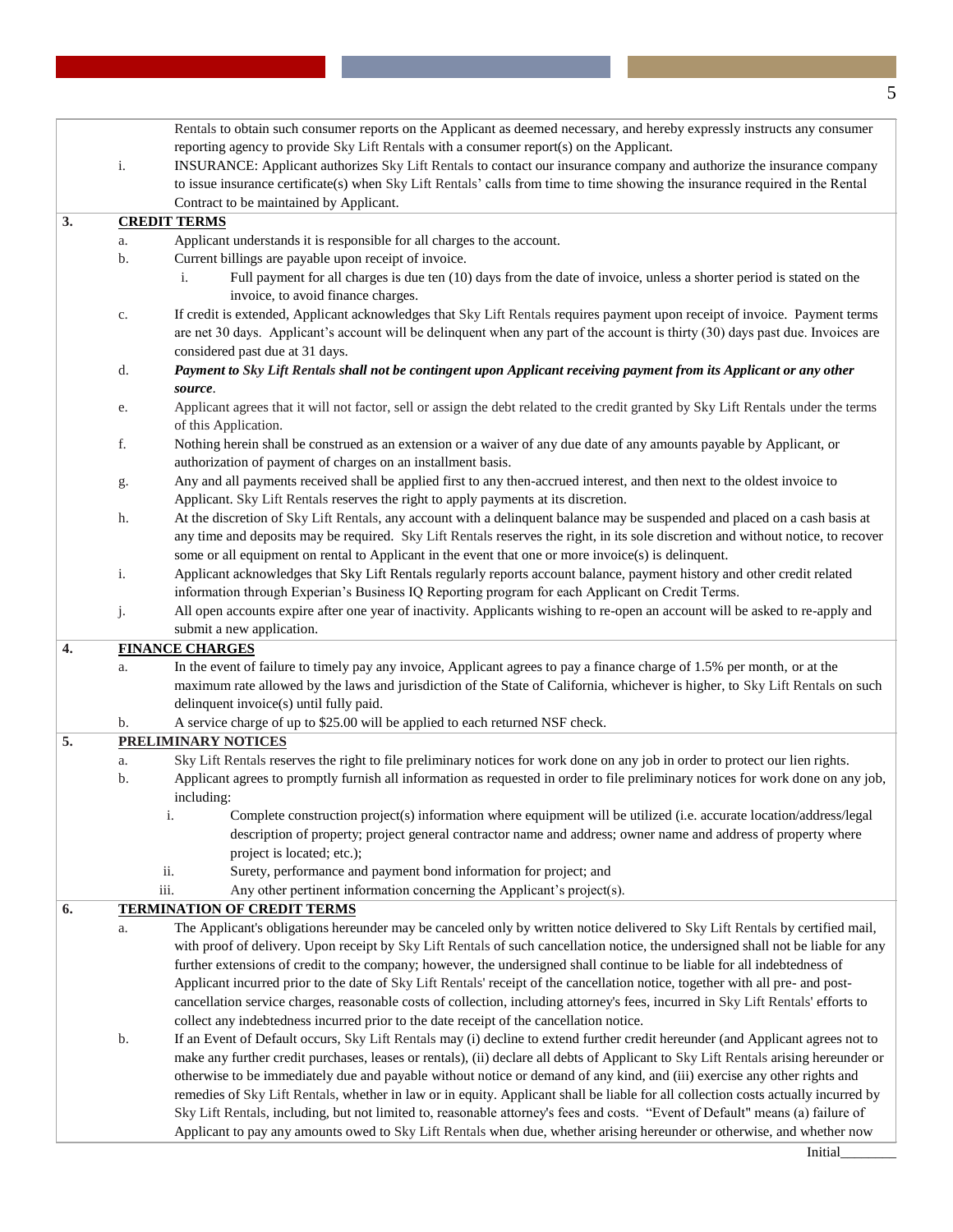existing or hereafter arising, (b) failure of Applicant to otherwise comply with any of the other terms of this Agreement, Rental Contract, and/or Work Order/Service Estimate, (c) death, bankruptcy, receivership, dissolution, or insolvency of Applicant, or (d) Sky Lift Rentals determines that the prospect of payment or performance of Applicant's obligations to Sky Lift Rentals is impaired.

#### **7. JURISDICTION AND REMEDIES**

- a. This Application shall be construed and enforced in accordance with the laws of California, excluding its conflicts of laws provisions. Applicant agrees that legal jurisdiction of this Application and all future contracts shall be at Los Angeles, California and that any action related to this Application or subject matter thereof shall be brought and maintained only in the State and/or Federal Courts located in Los Angeles County, California. Applicant further irrevocably waives any privilege to be sued in the county of its residence, and expressly agrees and consents to the jurisdiction and venue of such courts.
- b. Sky Lift Rentals reserves the right to pursue remedies available to it under the party's contracts at law or in equity. In consideration of Sky Lift Rentals' extension of credit to Applicant, the undersigned hereby expressly waives any right of trial by jury in any proceeding arising out of, or relating to, this guaranty, to the extent allowed by the laws of the State of California.
- c. Applicant shall be liable for all costs and fees, including attorney and/or collection agency fees and expenses, incurred in pursuit and/or collection of any amounts due, including interest charges, both pre-suit and in any subsequently filed action and/or appeal.
- d. Any disputes must be reduced to writing and delivered within fifteen (15) days from date of the invoice(s), or within thirty (30) days of the date of the incident, whichever is sooner, via certified mail to Sky Lift Rentals. If Applicant fails to notify Sky Lift Rentals of any dispute within the fifteen (15) day from invoice or thirty (30) day from incident time period, whichever is sooner, via certified mail to Sky Lift Rentals, Applicant shall be deemed to have accepted the transaction as satisfactory and voluntarily waives any such claim and the invoices/contracts are deemed correct and undisputed.
- e. Likewise, any checks marked 'payment in full' must also be sent via certified mail to Sky Lift Rentals.
- f. If, for any reason, it becomes necessary for Sky Lift Rentals to repossess the equipment, Applicant authorizes Sky Lift Rentals to repossess the equipment without further notice or legal process and Applicant agrees that Sky Lift Rentals shall not be liable for any claims for damage, loss and/or trespass arising out of the repossession of the equipment.
- g. Sky Lift Rentals shall not be liable for any labor charges without the prior written consent of Sky Lift Rentals. Sky Lift Rentals' liability for loss or damage arising out of this contract or from the performance or breach thereof or connected with the supplying of any goods hereunder, or their operation, or use, whether based on contract, warranty, tort (including negligence) or other grounds, shall not exceed the price allowable to such goods or part thereof involved in the claim. Sky Lift Rentals shall not be liable, whether as a result of breach of contract, warranty, tort (including negligence) or other grounds, for special, consequential, incidental or penal damages including, but not limited to, loss of profits or revenue, loss of use of the product or any associated product, cost of capital, cost of substitute products, facilities or services, downtime costs, or claims of Applicants for such damages. Applicant agrees to indemnify and hold harmless Sky Lift Rentals from any and all claims whatsoever arising from, relating to, or in any way connected with the use, transportation, operation, condition, rental, or possession of the rented equipment, for any exposure of the equipment to hazardous waste or material, for any loss, damage, or injuries to persons or property, including employees, third parties and their property, and from any and all expenses incurred in the defense of any such claims, including attorney fees and costs. In no event shall Sky Lift Rentals be held responsible for injury, delays, or damages, consequential or otherwise resulting by reason of the condition, failure or operational difficulty of the equipment, delays on the part of Sky Lift Rentals, railroads, or trucking companies in making delivery, loss or damage to the equipment in transit, or while in use by Applicant, from strikes or any contingencies beyond the control of Sky Lift Rentals, or for any other cause.

#### **8. RENTAL TERMS**

- a. Applicant has received, read, understands and accepts all of the terms and conditions of Sky Lift Rentals Rental Contract. b. Sky Lift Rentals shall deliver equipment in consideration for Applicant's agreement to be bound by the terms and conditions as set forth in Sky Lift Rentals standard form of Rental and Sales Agreement, or similar document, in use at the time of each rental transaction, which terms and conditions are deemed incorporated herein by reference and which constitute a part of this Application, regardless of whether or not the Rental Agreement is executed by an authorized representative of Applicant.
	- c. Applicant acknowledges and represents that any and all equipment or parts sold or rented, or service work performed, shall be used for business purposes only, and not for personal purposes.
	- d. Applicant acknowledges that the equipment is of the size, design, capacity and manufacturer selected by Applicant and fit for Applicant's intended use. Acceptance of the equipment by Applicant constitutes a binding acknowledgement that Applicant has fully inspected the equipment and that the same has been received in good, safe, and serviceable condition, unless notice to Sky Lift Rentals, in writing, to the contrary is received within 24 hours of delivery of the equipment.
- e. Sky Lift Rentals will make every reasonable attempt to deliver and/or pick-up equipment for rental or sale to/from Applicants designated location at a time in which Applicant representative will be available for inspection, approval, and to sign documents and contracts. However, Applicant acknowledges that this is not always possible. In situations where delivery cannot be completed within Applicant's regular business hours: